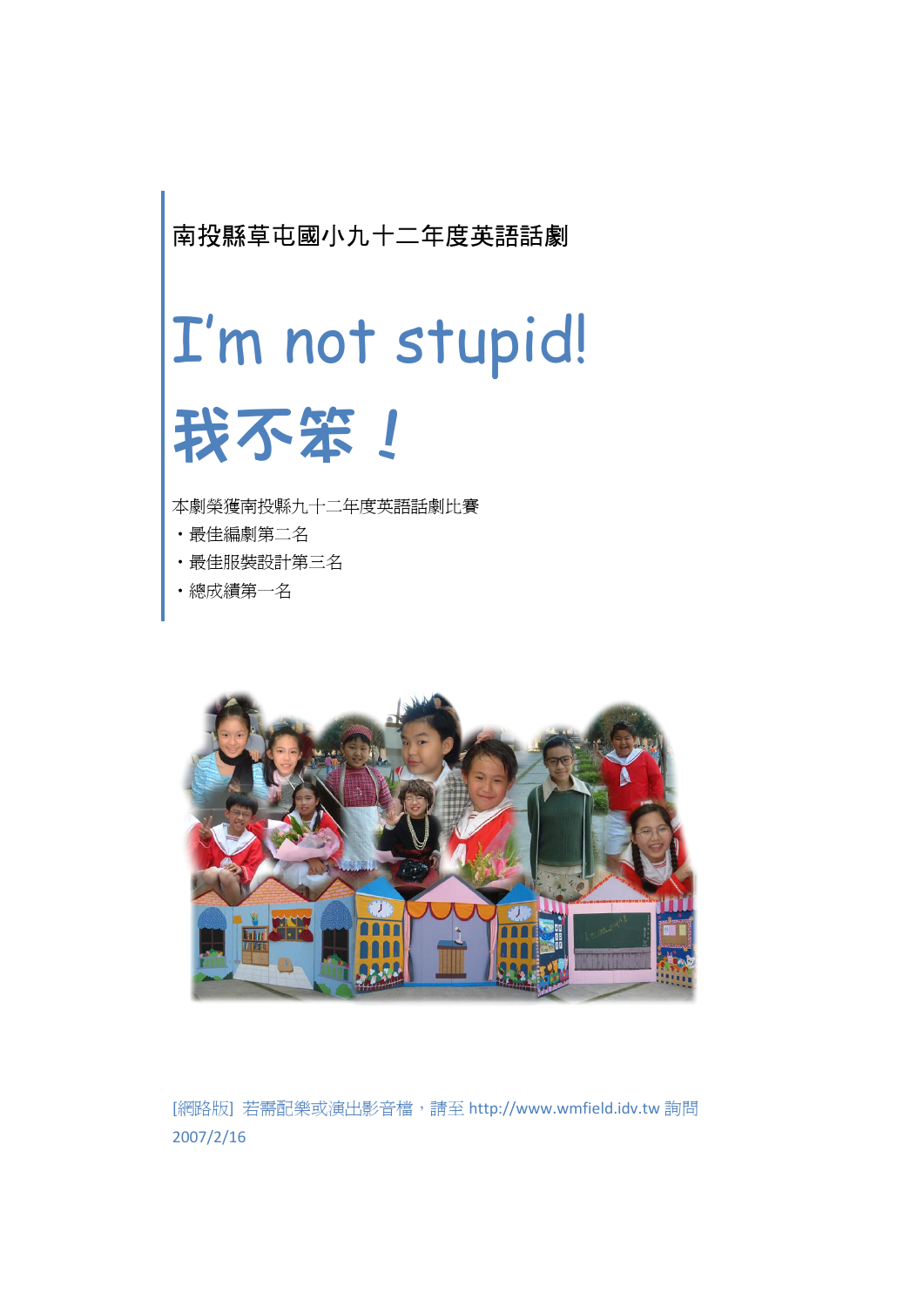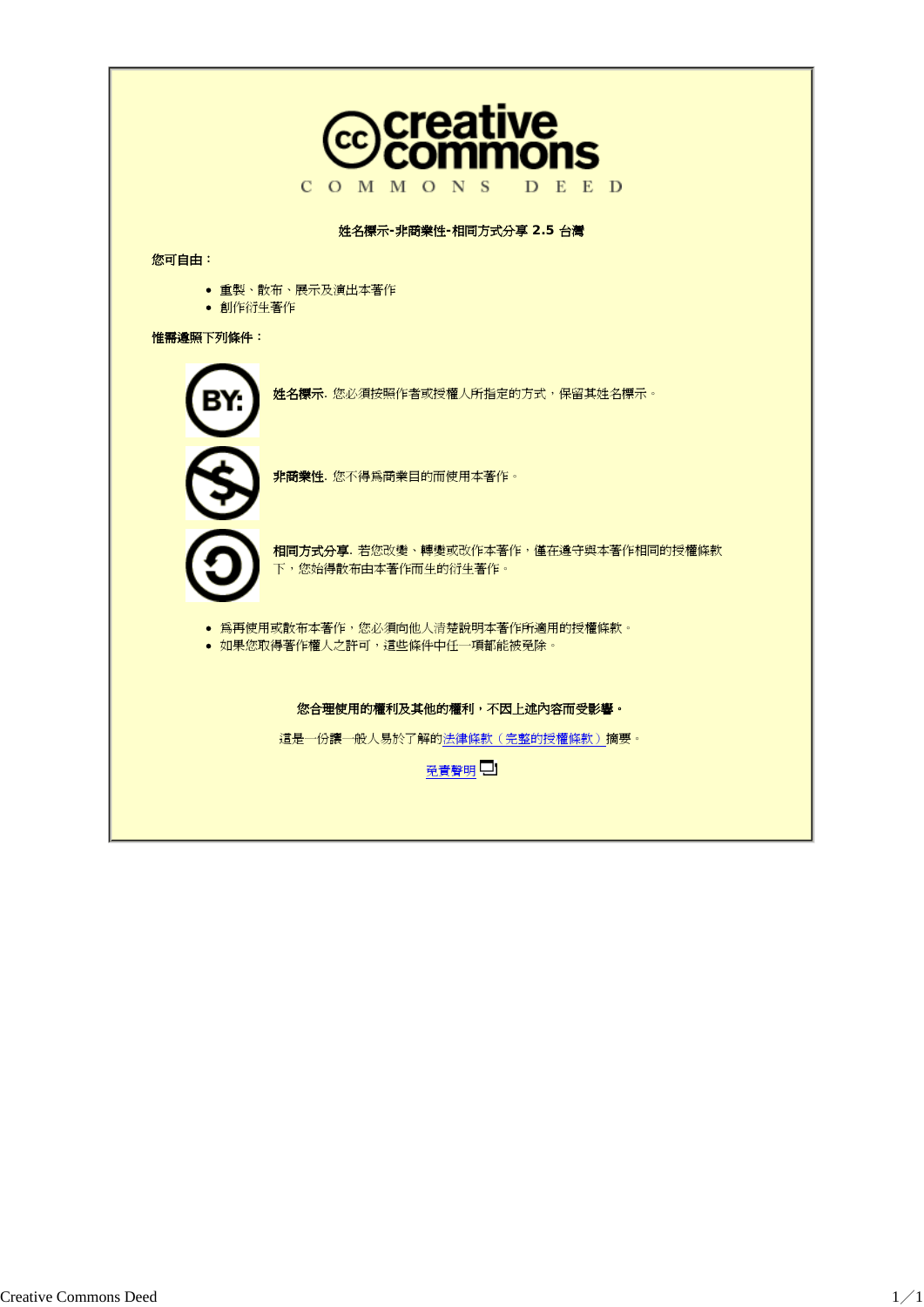#### ‧劇情大意

David 是一個功課不好的小孩,媽媽擔心他整天聽音樂而荒廢了學業,將 來沒有辦法在社會上立足,因此聽從朋友的建議,用打罵的方式來管教David, 希望 David 能夠用功一點。

在學校裡,David 因為考試成績太差,而遭到 Tony 及同學的嘲笑,因此 和 Tony 起了衝突,Tony 的媽媽也來學校頤指氣使的指責 David 的不是。

在教室裏,新來的導師 Miss Lee 諄諄善誘學生如何克服對於課業的恐懼, 並且說明「天生我才必有用」的道理。

禮堂中樂音流泄,音樂課的表演活動邀請了所有家長一同來欣賞,David 的表演贏得在場所有同學及家長的肯定,掌聲久久不斷……原來 David 的天 賦是歌唱。

David 的媽媽不再因為 David 功課不好而打罵他,因為她知道 David 已經 盡力了,而且他的音樂天賦與眾不同,於是她送周杰倫的新專輯給 David, David 心中充滿了感激與喜悅。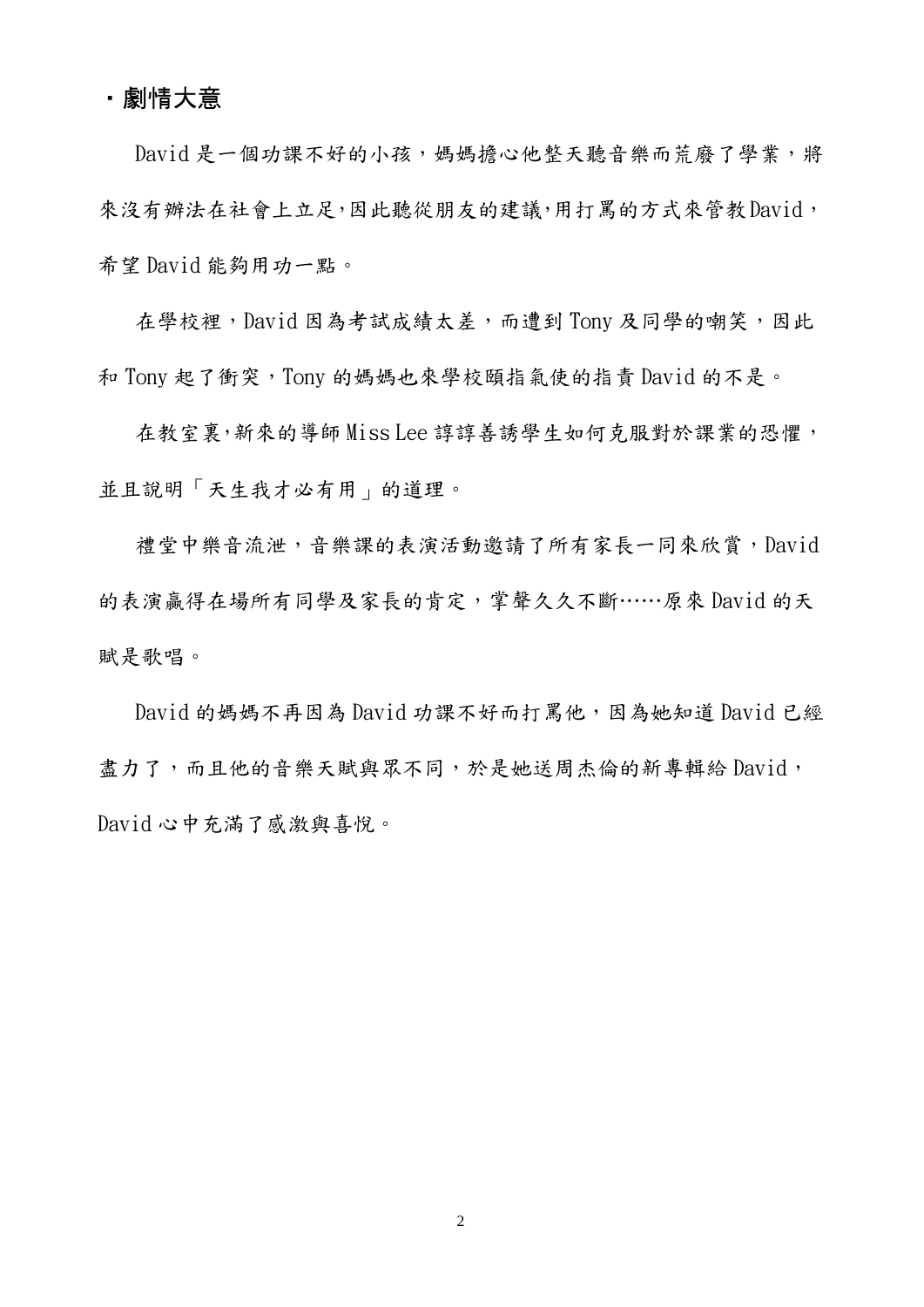# ‧工作人員及職務

| 指導老師 | 許佑如     |
|------|---------|
| 編劇   | 朱蓮卿、林佳賢 |
| 服裝設計 | 林尚慧     |
| 佈景設計 | 黃明志、黃惠貞 |

# ‧演出學生及角色分配

| 班級 | 姓名  | <b>NAME</b> | 扮演角色                |
|----|-----|-------------|---------------------|
| 四乙 | 黃郁婷 | Tammy       | 串場                  |
| 四乙 | 王聖羅 | Sandy       | David's mom         |
| 四丁 | 林熙堯 | <b>Bill</b> | <b>Terry</b>        |
| 四戊 | 文 宏 | <b>Ruby</b> | Disciplinary master |
| 四戊 | 王御恩 | Andy        | David               |
| 五甲 | 廖元璐 | Luby        | Mary                |
| 五甲 | 石謹華 | Cynthia     | Miss Lee            |
| 五乙 | 吳念寰 | <b>Jack</b> | Tony's friend       |
| 五丙 | 吳政翰 | Henry       | Tony                |
| 五丙 | 黃柏霖 | Peter       | Tony's mom          |
| 六丙 | 邱律婷 | Lytiya      | 口白                  |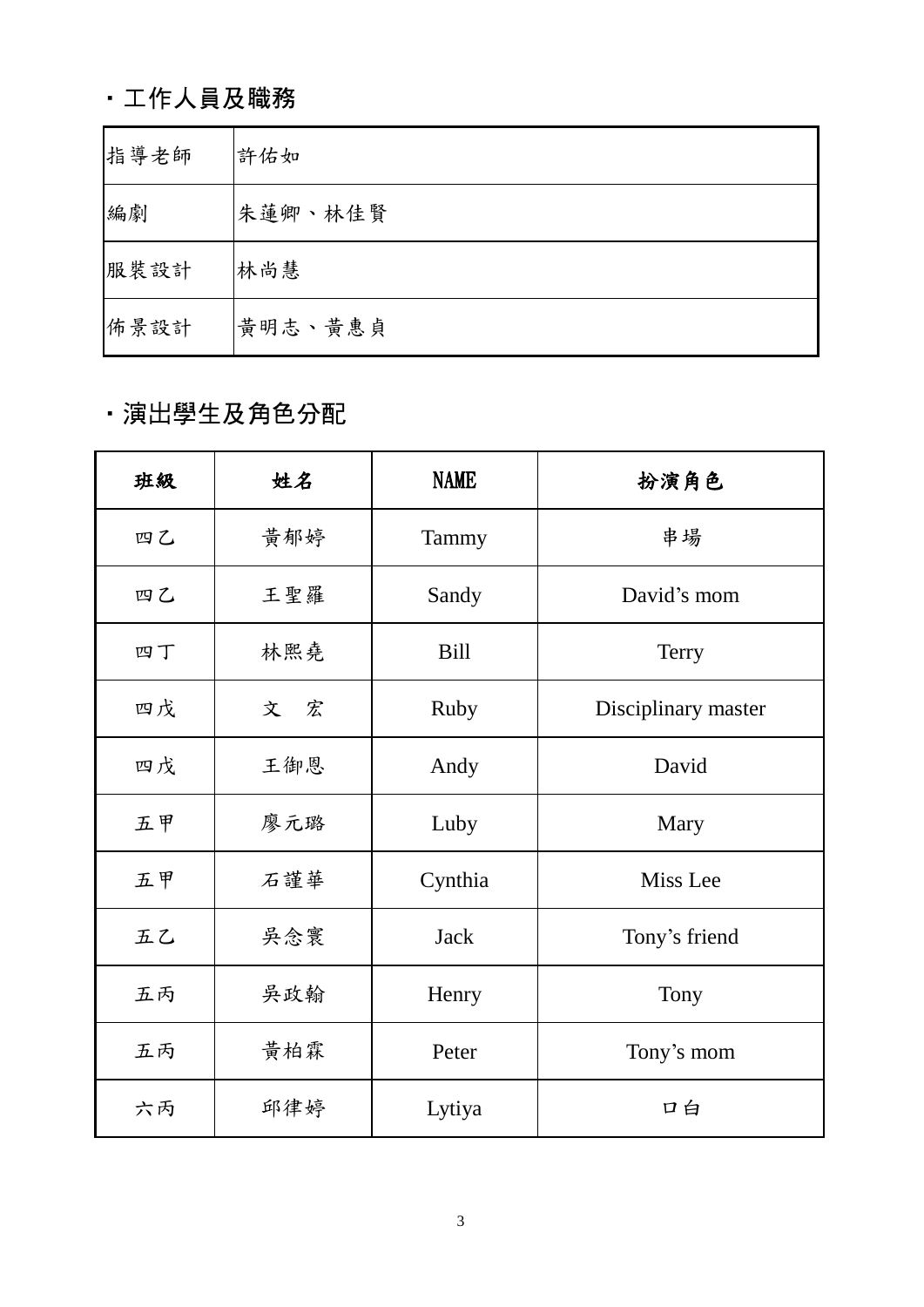## 場 景 一

## $a$ :

David loves music a lot since he was little. But his mommy just hates it. She is so worried about his study.

David 從小就喜歡聽音樂,但是 David 的媽媽卻非常討厭,因為她非常擔心他的功課。

| 對話內容:        |                                                                                 |
|--------------|---------------------------------------------------------------------------------|
| David's mom  | I'm so worried about my son. He has never been good in his studies. It's all my |
|              | fault. I should have spent more time with him. My good friend told me some      |
|              | punishment from parents is a way to bring out the best children.                |
|              | 我好擔心我的兒子,他的功課一向很差,這都是我的錯,我應該多花些時                                                |
|              | 間陪陪他,我的好友告訴我,適當的懲罰可以教出最好的孩子。                                                    |
| David's mom  | How dare you! You should study hard but not listening to music. I told you so   |
|              | many times. Why don't you listen to me?                                         |
|              | 你好大的膽子啊!你應該多讀點書而不是光聽音樂,我已經告訴過你很多                                                |
|              | 遍了,你爲什麼不聽我的話呢?                                                                  |
| <b>David</b> | Oh, mommy, please stop hitting me! I'll try to get 90 marks next time.          |
|              | 哇~媽~不要打我啦,我下次會考90分啦~                                                            |
| David's mom  | Oh, all I've done is good for you. Why don't you listen to me?                  |
|              | 我這麼做都是爲你好啊,你爲什麼不聽我的話呢?                                                          |
| <b>David</b> | Oh, mommy, please, stop I'll try to get 90 marks next time.                     |
|              | 哦~媽~拜託不要再打了~我下次會考90分的啦~                                                         |
| 串場歌舞:雙截棍     |                                                                                 |
| 表演人員         | Henry, Jack, Cynthia, Sandy, Ruby, Peter                                        |
| 歌詞           | (HoHoHaHe) It's good for you.                                                   |
|              | (HoHoHaHe) Why don't you listen to me?                                          |
|              | (呵呵哈嘻)這都是爲你好                                                                    |
|              | (呵呵哈嘻)為什麼你不聽話?                                                                  |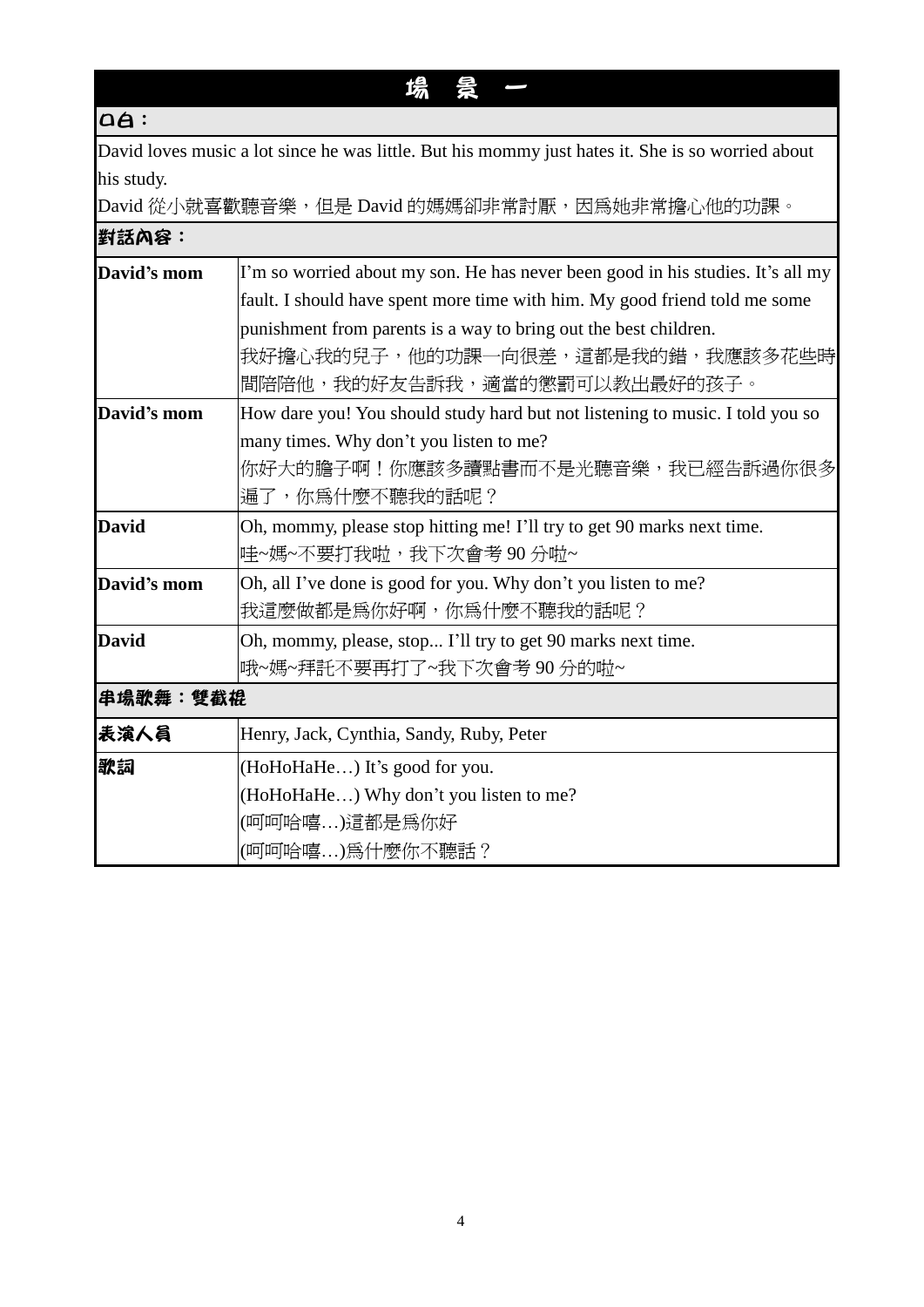## $a \triangleq$

In the classroom

在教室裡

## 對話內容:

| е1аарч <del>а</del> • |                                                                                        |
|-----------------------|----------------------------------------------------------------------------------------|
| <b>Tony</b>           | Oh! My goodness! Only 35 marks!                                                        |
|                       | 哦!天啊,才35分!                                                                             |
| Tony's friend         | Poor babyeven the pig is smarter than you!                                             |
|                       | 可憐啊…即使是豬也比你聰明!                                                                         |
| <b>David</b>          | Give that back to me.                                                                  |
|                       | 把考卷還給我。                                                                                |
| <b>Tony</b>           | Just take a look. What? Only 45 marks. It's shame on you!                              |
|                       | 看一下嘛,什麼?才 45 分啊,好丟臉哦!                                                                  |
| <b>Mary</b>           | Give that back to me.                                                                  |
|                       | 把考卷還給我。                                                                                |
| <b>Tony</b>           | This is not even good enough as toilet paper.                                          |
|                       | 這甚至不如一張衛生紙。                                                                            |
| <b>Mary</b>           | What do you mean?                                                                      |
|                       | 你是什麼意思?                                                                                |
| Tony's friend         | What's a pity to waste a paper! It's better for cleaning my butt!                      |
|                       | 浪費這麼一張紙好可惜啊!最好是拿來擦我的屁股!                                                                |
| <b>David</b>          | I say "Give that back"!                                                                |
|                       | 我說:「把考卷還來!」                                                                            |
| Tony                  | Why? Not happy?                                                                        |
|                       | 爲什麼?不高興嗎?                                                                              |
| <b>David</b>          | Give that back!                                                                        |
|                       | 把考卷還來!                                                                                 |
| Tony                  | No!                                                                                    |
|                       | 才不要咧!                                                                                  |
| <b>David</b>          | Give that back!                                                                        |
|                       | 把考卷還來!                                                                                 |
|                       | All of sudden, there's an accident happened, both of kids just fall down to the ground |
| <b>David</b>          | 哦…不…不                                                                                  |
|                       | OhNoNo                                                                                 |
| Tony's mom            | Oh My God My son My poor son                                                           |
|                       | 哦!我的天啊!我的兒子,我可憐的兒子啊!                                                                   |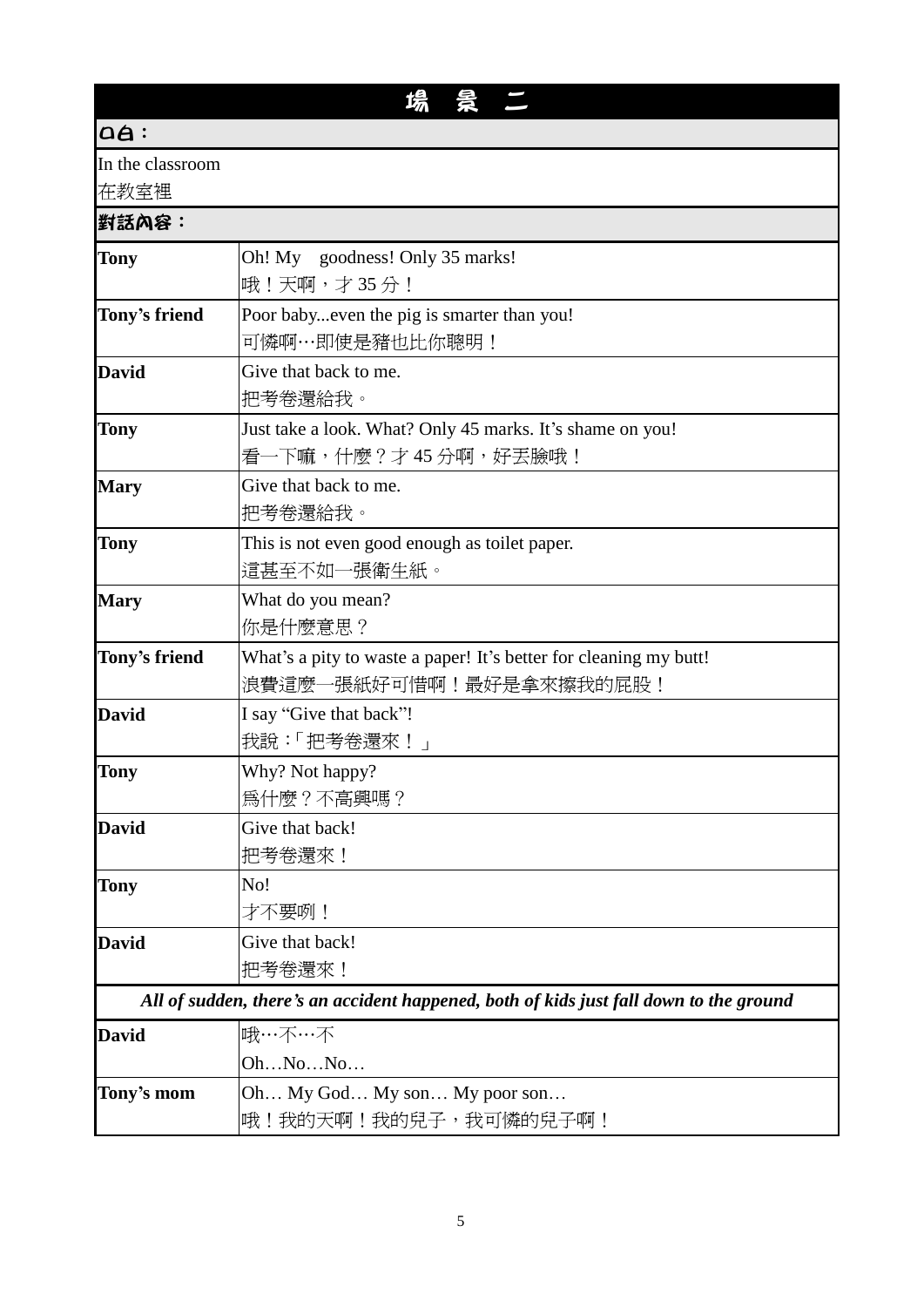| 串場歌舞: Unchained Melody |                              |  |
|------------------------|------------------------------|--|
| 表演人員                   | Sandy, Tammy, Bill, Ruby     |  |
| 歌詞                     | OhMy gradesMy darling        |  |
|                        | I'm hungered for the grades. |  |
|                        | OhNoMy grades!               |  |
|                        | 哦…我的分數…我的親愛                  |  |
|                        | 我多渴望分數啊!                     |  |
|                        | 哦…不…我的分數!                    |  |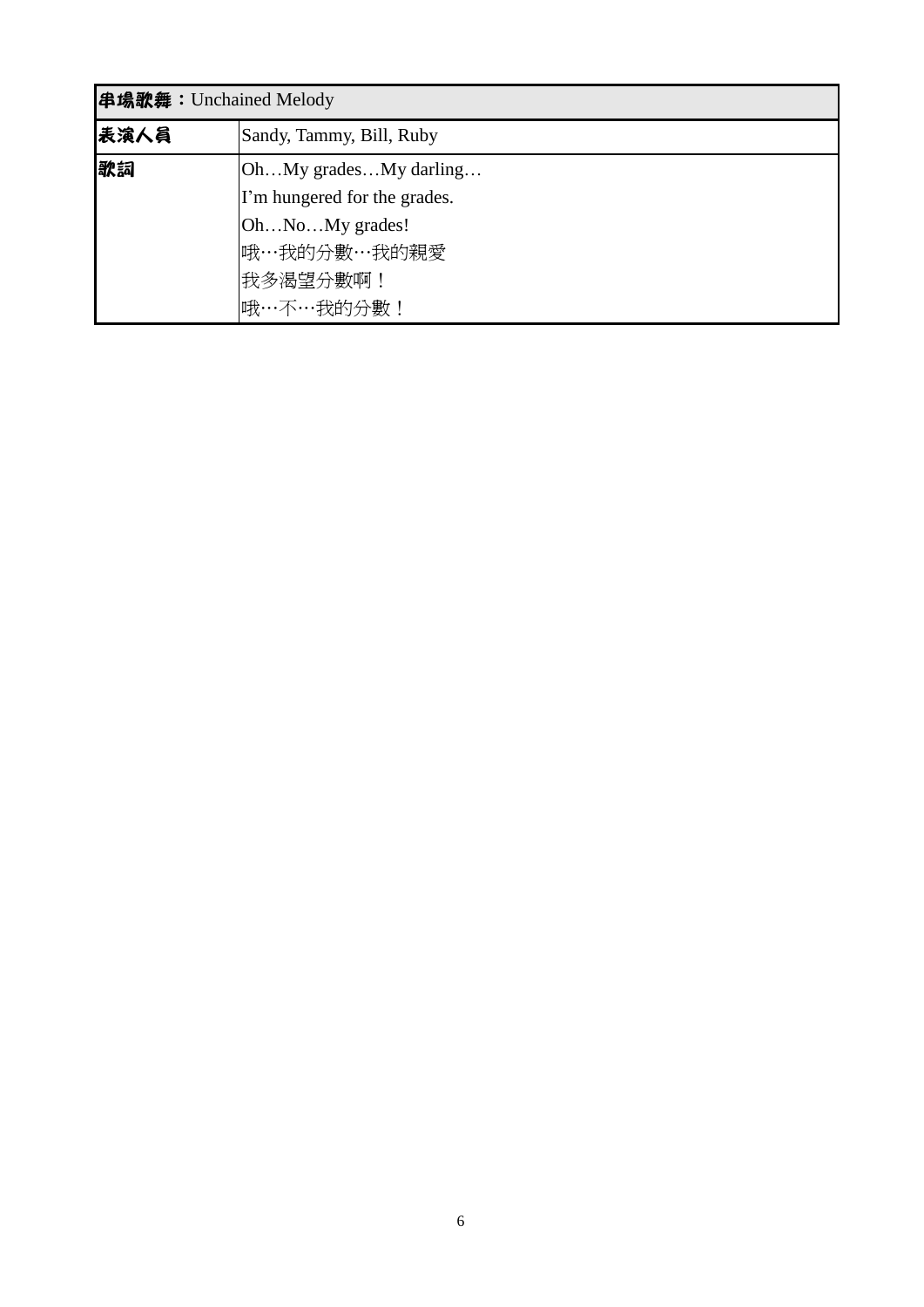# 場 景 三

## aa:

## In the office of Disciplinary master

在訓導主任的辦公室裡

## 對話內容:

| Tony's mom                 | Teacher, teacher, this boy herehe is just so terrible and horrible.      |
|----------------------------|--------------------------------------------------------------------------|
|                            | Teacher, he pushed my son and he hit his face against the ground.        |
|                            | Look at his face, teacher. The good thing is that I got there in time. I |
|                            | saw it with my own eyes. I have many witnesses. Your kids saw it,        |
|                            | right? You really saw it, right?                                         |
|                            | 老師,老師,就是這個男生…他真是又壞又恐怖,老師,他把我                                             |
|                            | 兒子推倒並且還壓他的臉去撞地板,看看他的臉啊,老師,幸好                                             |
|                            | 我即時趕到,我親眼看到他這麼做的,我有很多證人,你們看見                                             |
|                            | 了,對不對?你們真的看見了,對不對?                                                       |
| <b>All students</b>        | Yes, we do.                                                              |
|                            | 是的,我們都看見了。                                                               |
| Tony's mom                 | You see, teacher, so many kids saw it.                                   |
|                            | 你看,老師,有這麼多小孩都看到了。                                                        |
| <b>Disciplinary master</b> | What do the two of you have to say?                                      |
|                            | 你們兩個還有什麼話好說的?                                                            |
| <b>Mary</b>                | Disciplinary master, that was not what happened!                         |
|                            | 訓導主任,事情的經過不是這樣的!                                                         |
| Tony's mom                 | Oh you! I'm your aunt and you are my niece. How can you be on his        |
|                            | side? You                                                                |
|                            | 哦,你啊!我是你的嬸嬸,而你是我的姪女,你怎麼能站在他們                                             |
|                            | 那邊,你哦…                                                                   |
| <b>David</b>               | Teacher, he started it all by snatching our test paper.                  |
|                            | 老師,是他先搶我們的考卷的。                                                           |
| Tony's mom                 | Teacher, don't listen to him. He doesn't know what he is saying.         |
|                            | 老師,別聽他的話,他根本不知道他在說什麼。                                                    |
| <b>Disciplinary master</b> | They have many witnesses. Do you have any?                               |
|                            | 他們有很多的證人,你們有嗎?                                                           |
| David & Mary               | We do, Terry.                                                            |
|                            | 我們也有,Terry。                                                              |
| <b>Terry</b>               | I'm so sorry! I didn't see anything. I know nothing. I know nothing.     |
|                            | 我很抱歉!我什麼都沒看到,我什麼都不知道,我什麼都不知道。                                            |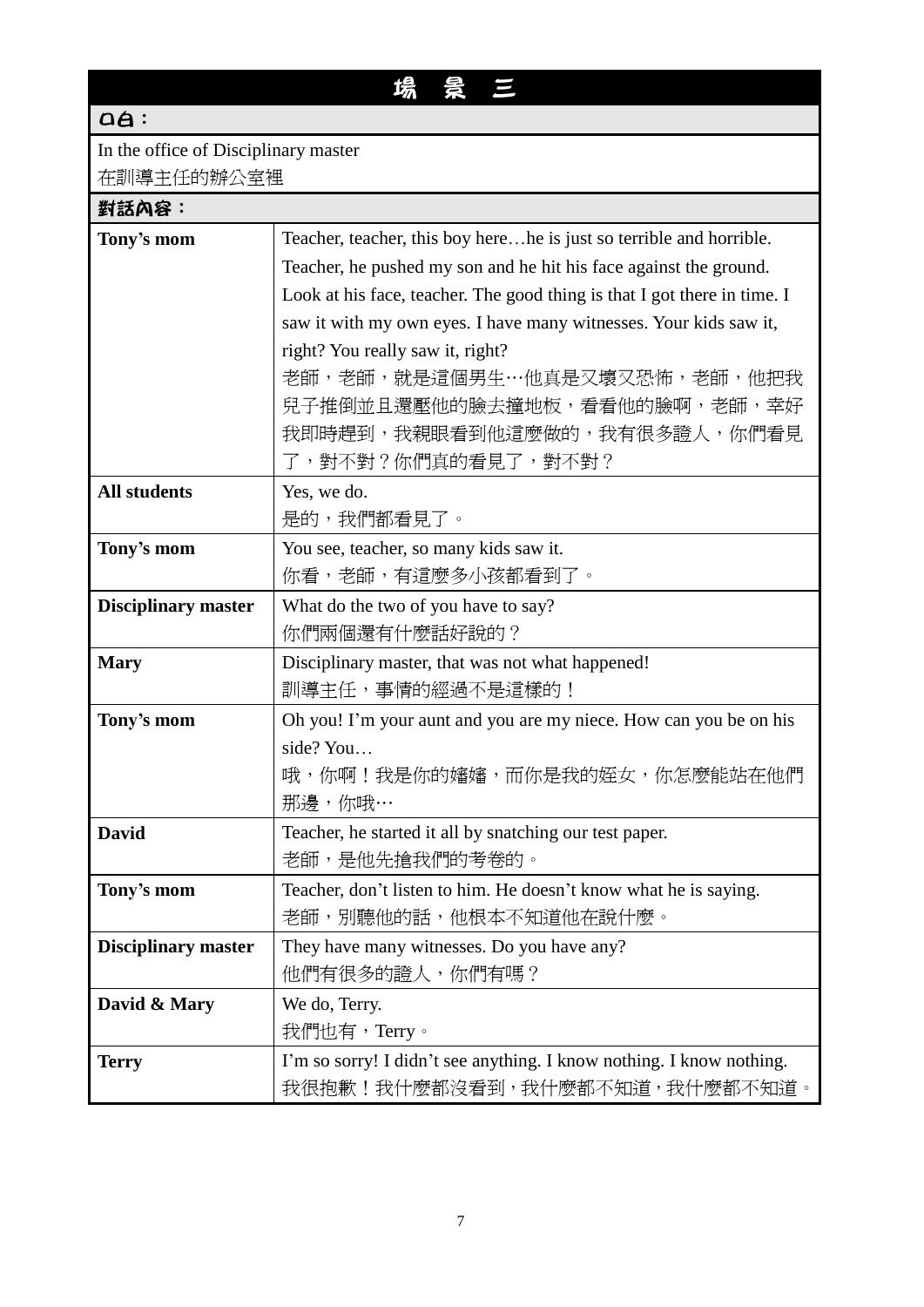| 串場歌舞:兩隻老虎 |                                    |
|-----------|------------------------------------|
| 表演人員      | Tammy, Bill, Luby                  |
| 歌詞        | I know nothing. I know nothing.    |
|           | It's a lie. It's a lie.            |
|           | Tony is snatching. David is angry. |
|           | It's unfair. It's unfair.          |
|           | 我什麼都不知道,我什麼都不知道                    |
|           | 這是謊言,這是謊言                          |
|           | Tony 搶考卷,David 生氣了                 |
|           | 這不公平,這不公平                          |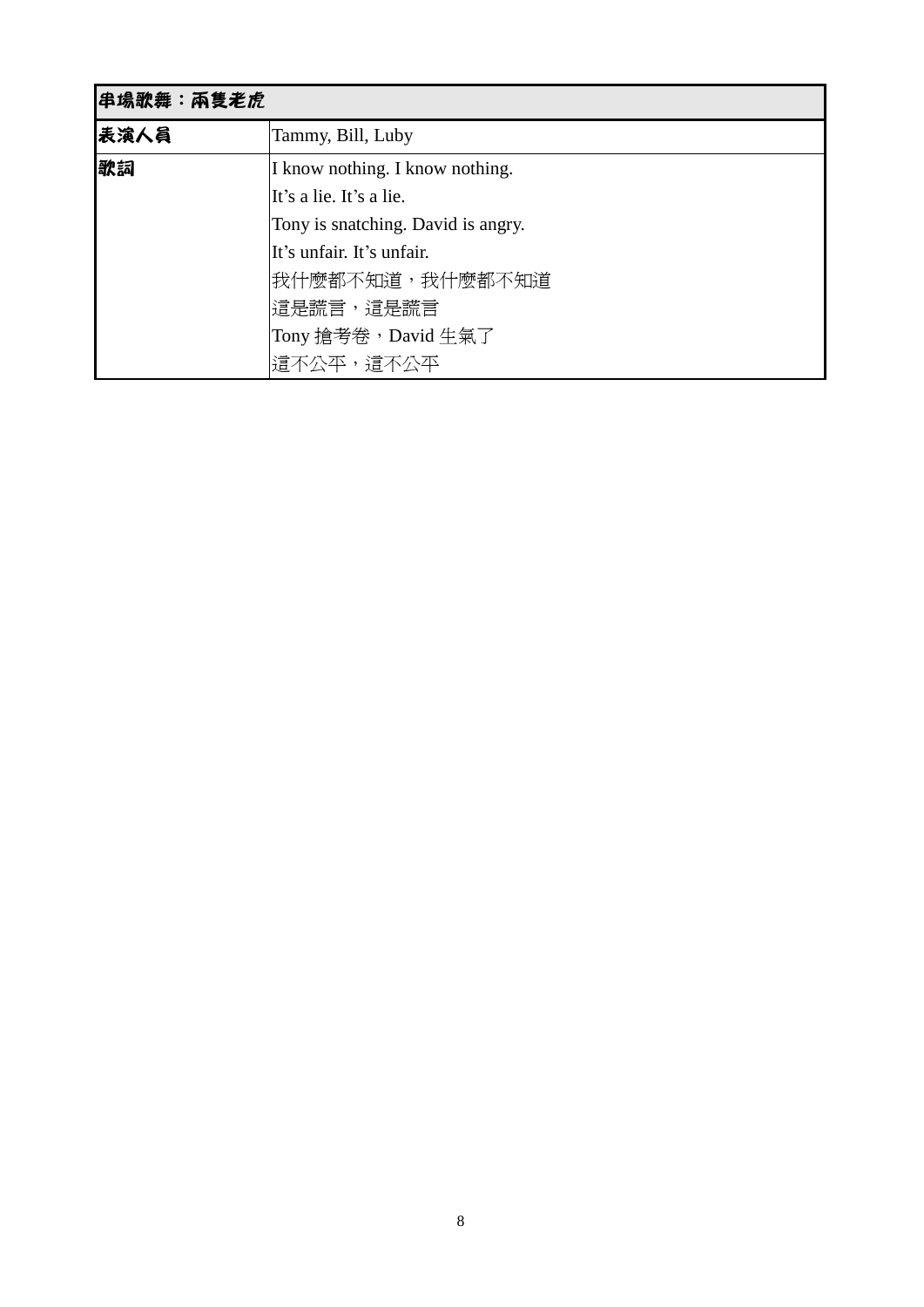# 場 景 四

#### $a$ :

In the classroom

在教室裡

| 對話內容:               |                                                                                      |  |
|---------------------|--------------------------------------------------------------------------------------|--|
| <b>Miss Lee</b>     | Good morning, everybody!                                                             |  |
|                     | 大家早!                                                                                 |  |
| <b>All students</b> | Good morning, teacher!                                                               |  |
|                     | 老師早!                                                                                 |  |
| <b>Miss Lee</b>     | Hello, nice to meet all of you. I'm Miss Lee. I'm your new homeroom teacher.         |  |
|                     | 哈囉,很高興認識你們,我是李老師,我是你們新任的導師。                                                          |  |
| <b>Mary</b>         | Miss Lee, if you want to be our teacher, your English and Math must be as bad as     |  |
|                     | ours. Ha, ha, ha                                                                     |  |
|                     | 李老師,如果你要當我們的老師,你的英文和數學一定和我們一樣爛,哈哈                                                    |  |
|                     | 哈…                                                                                   |  |
| <b>Miss Lee</b>     | Yes, you're right. I used to fail my math all the time. But I decided to spend time  |  |
|                     | to know it better and to be friends with it. So whether it is English or Math, don't |  |
|                     | be shy away just because you don't do well in it. It feels like they have beaten     |  |
|                     | you. Actually, they have not. It is you who have beaten yourself.                    |  |
|                     | 是的,你答對了,以前我的數學很爛,但是我決定花時間去研究它並且跟它                                                    |  |
|                     | 做個好朋友,所以不管是英文或數學,不要因爲成績不好而感到氣餒,表面                                                    |  |
|                     | 上看起來好像是它打敗了你,但是事實上並沒有,其實是你打敗了你自己。                                                    |  |
| <b>David</b>        | Miss Lee, is it really important to get higher grades in our study?                  |  |
|                     | 李老師,讀書考試拿高分真的很重要嗎?                                                                   |  |
| <b>Miss Lee</b>     | Not exactly, each person has an unique inborn talent. If you can hold and develop    |  |
|                     | it, you will find out the grades doesn't mean anything.                              |  |
|                     | 這不一定,每個人天生都有獨特的才華,如果你能夠掌握它,並且善加發展,                                                   |  |
|                     | 你就會發現分數並不代表一切。                                                                       |  |
| <b>Terry</b>        | We got it, Miss Lee!                                                                 |  |
|                     | 我們知道了,李老師!                                                                           |  |
| <b>Miss Lee</b>     | Ok, remember! We're going to have a music presentation show for next music           |  |
|                     | class. Please prepare in advance. Time's up. Class dismissed. See you later.         |  |
|                     | 好了,記得囉!下堂音樂課會舉行音樂發表會,請大家提早準備,時間到了,<br>下課,待會兒見囉!                                      |  |
| <b>All students</b> |                                                                                      |  |
|                     | Thank you, Miss Lee.                                                                 |  |
|                     | 謝謝老師。                                                                                |  |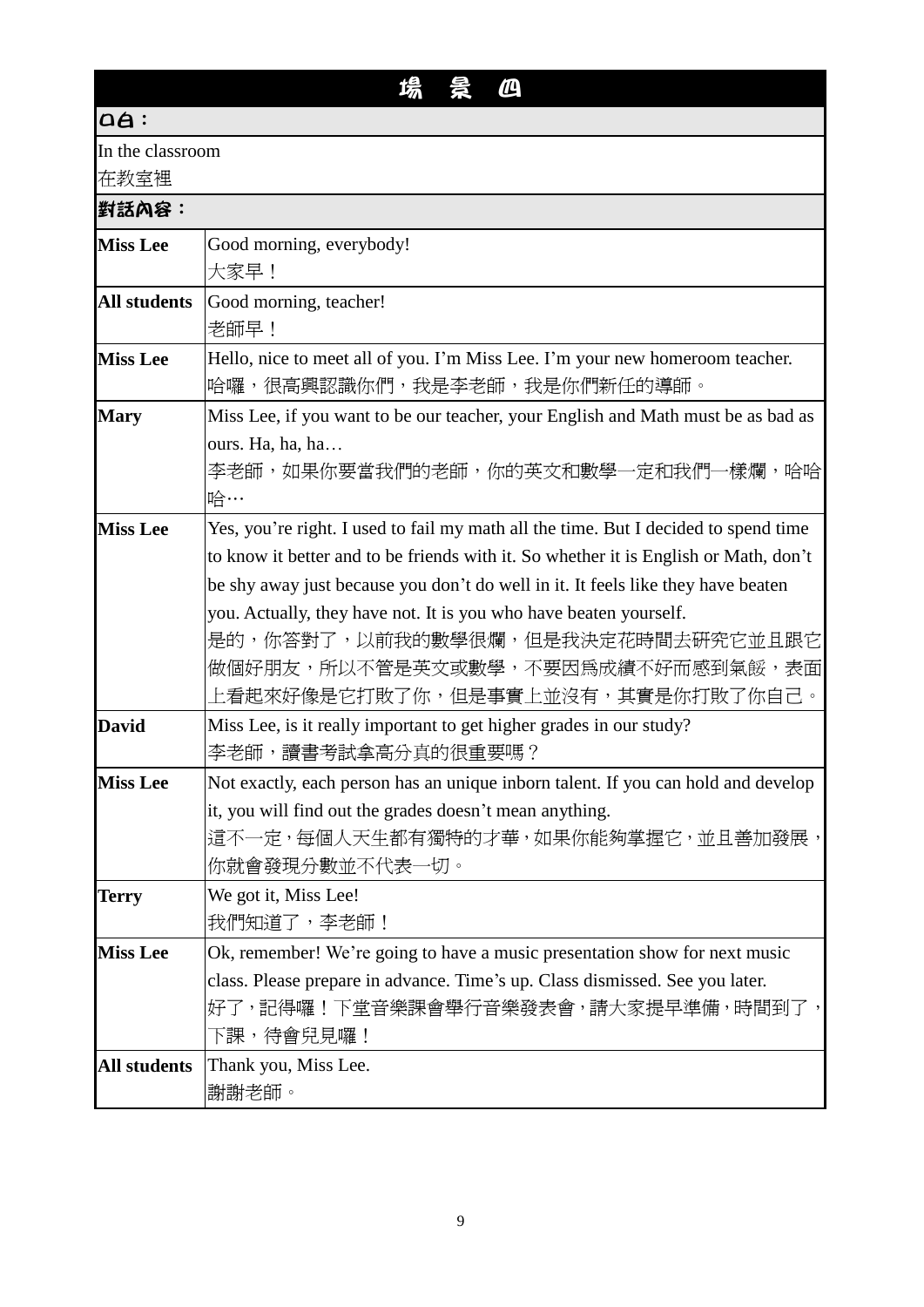| <b>串場歌舞: You are my sunshine.</b> |                                                |  |
|-----------------------------------|------------------------------------------------|--|
| 表演人員                              | Bill, Andy, Luby, Sandy, Jack, Henry, Ruby     |  |
| 歌詞<br>You are my sunshine.        |                                                |  |
|                                   | My only sunshine.                              |  |
|                                   | You make me happy, when skies are gray.        |  |
|                                   | You don't know, Miss Lee, how much I love you. |  |
|                                   | So please don't take my sunshine away.         |  |
|                                   | 你是我的陽光                                         |  |
|                                   | 我唯一的陽光                                         |  |
|                                   | 你讓我覺得快樂,當天空灰濛濛的時候                              |  |
|                                   | 你不知道,李老師,我們有多愛你                                |  |
|                                   | 所以請不要帶走我的陽光                                    |  |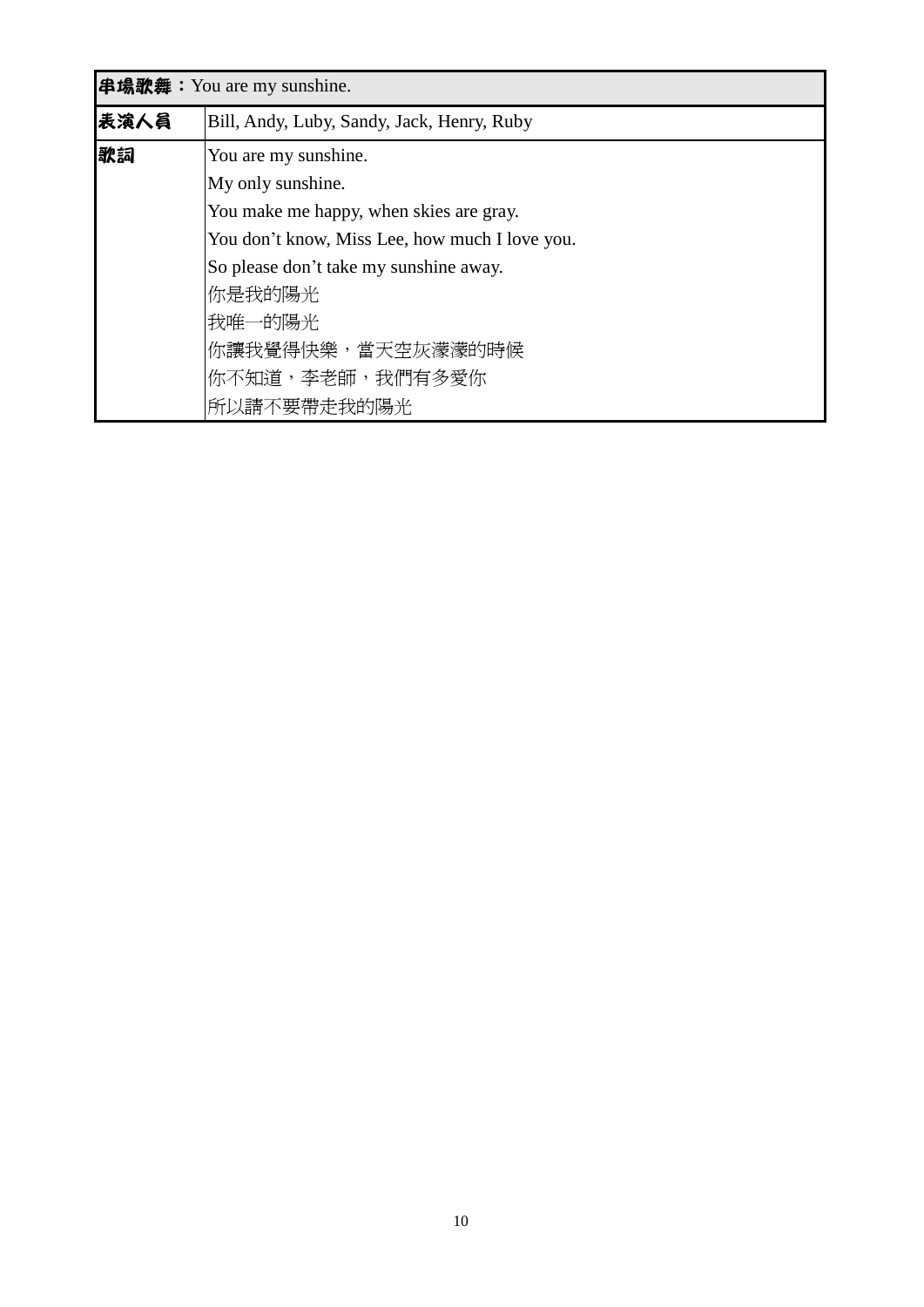# 場 景 五

 $a$ :

In the auditorium.

在禮堂裡

| 山地立土土           |                                                                                              |  |
|-----------------|----------------------------------------------------------------------------------------------|--|
| 對話內容:           |                                                                                              |  |
| <b>Miss Lee</b> | Thank you for Terry's song. Next one is David. David is going to sing a song. Right          |  |
|                 | now, every one gives him a big hand.                                                         |  |
|                 | 謝謝 Terry 所帶來的歌曲,下一個表演的人是 David,David 即將爲我們演唱·                                                |  |
|                 | 首歌曲,讓我們掌聲鼓勵歡迎他。                                                                              |  |
| <b>David</b>    | Thank you, thank you. I'm going to sing a song. This song is for my mother.                  |  |
|                 | 謝謝,謝謝!我將演唱一首歌曲,這首歌要獻給我的媽媽。                                                                   |  |
|                 | David's song                                                                                 |  |
|                 | You are so beautiful to me. (slow)                                                           |  |
|                 | You are so beautiful to me. (slow)                                                           |  |
|                 | (Rap)                                                                                        |  |
|                 | Every day, every night, she told me.                                                         |  |
|                 | Be a good boy if you want to be.                                                             |  |
|                 | Nothing's better than your study.                                                            |  |
|                 | I'll try! I'll try! Check in! Check ou!                                                      |  |
|                 | Do my best! B-E-S-T to me.                                                                   |  |
|                 | Oh! Yo! Yo! Yo! Ya!                                                                          |  |
|                 | 對我來說,你是如此的美麗                                                                                 |  |
|                 | 對我來說,你是如此的美麗                                                                                 |  |
|                 | (Rap)                                                                                        |  |
|                 | 每一天,每一夜,她告訴我                                                                                 |  |
|                 | 如果你想做,就做個乖小孩吧                                                                                |  |
|                 | 沒有什麼事情比你的功課還重要                                                                               |  |
|                 | 我會試!我會試!Check in! Check out!                                                                 |  |
|                 | 我會盡力做到最好! 我-的-最-好                                                                            |  |
|                 | 哦!唷!唷!唷!                                                                                     |  |
|                 | David sings with excellent talent, every one is enjoying it a lot. At the same time, David's |  |
|                 | mommy looks so happy in her mind. All we can see that tears are in her eyes.                 |  |

串場歌舞:Chariots of fire (music)